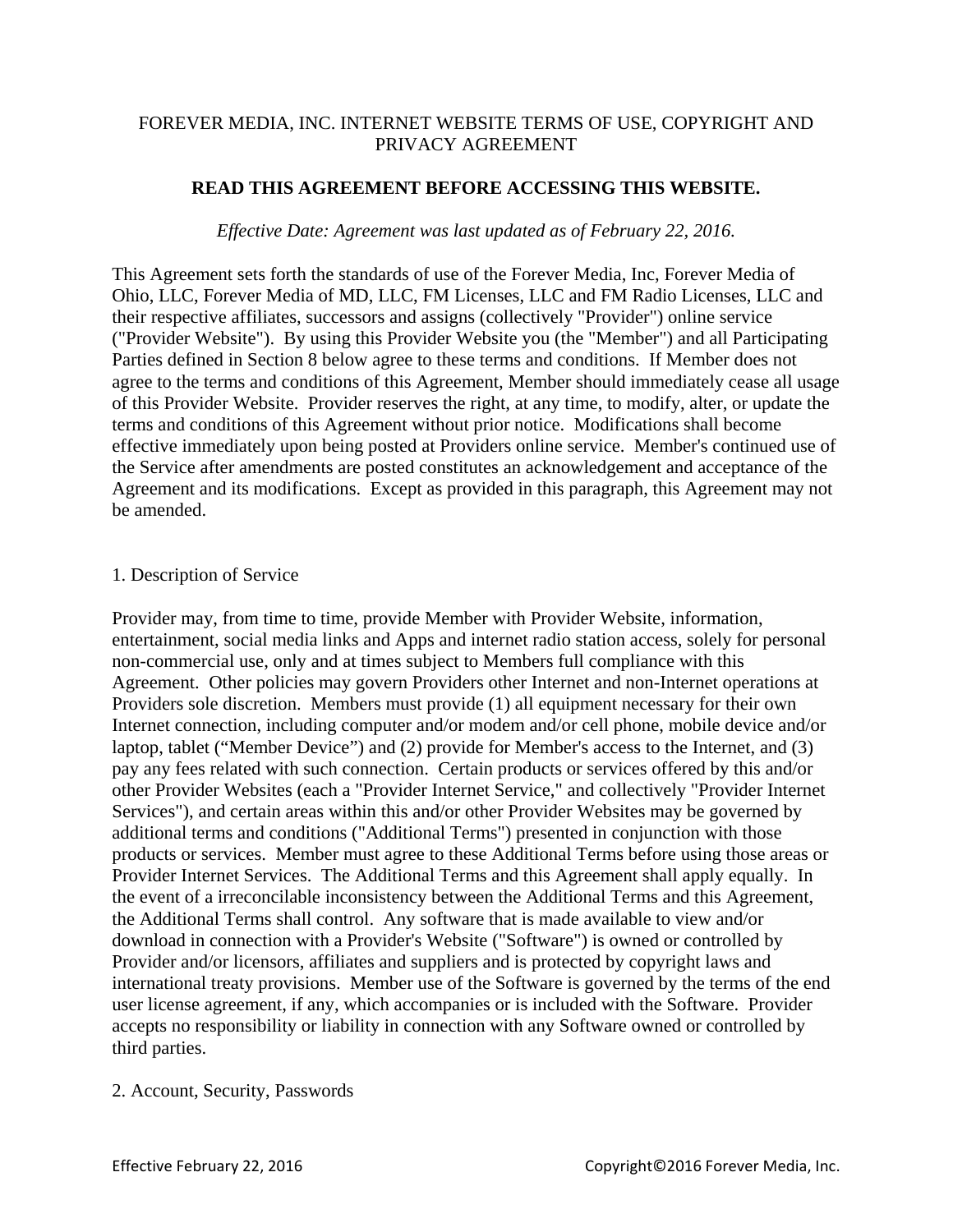If a particular Provider Website and/or Provider Internet Service requires Member to open an account, Member must complete the specified registration process by providing current, complete, and accurate information as requested by the applicable online registration form. It is Member's responsibility to maintain the currency, completeness, and accuracy of Member's registration data and any loss caused by Member's failure to do so is Member's responsibility. After Member has fully completed the registration form, Member may be asked to choose a password and a user name. It is entirely Member's responsibility to maintain the confidentiality of Member's password and account. Additionally, Member is entirely responsible for any and all activities that occur under Member's account. Member agrees to notify Provider immediately of any unauthorized use of Member's account. Provider is not responsible for any loss that Member may incur as a result of someone else using Member's password or account, either with or without Member's knowledge. Member may cancel Member's account by delivering notice in the manner provided in the Additional Terms governing the particular Provider Website and/or Provider Internet Service.

## 3. Fees

Except where otherwise provided, access to and use of this Provider Website and/or the Provider Internet Services offered through Provider are currently available without charge. Provider reserves the right to charge a fee for access to or use of this Provider Website, or any Provider Internet Service available on this Provider Website at any time in the future. Member access to, or use of this Provider Website before such time, does not entitle Member to use of this Provider Website without charge in the future.

## 4. Disclaimer of Warranties.

The Provider Website and/or Provider Internet Services are provided by Provider on an "as is" and on an "as available" basis. Use of and reliance on, any advice or information obtained from or through this Provider Website and/or other Provider Internet Services is at users own risk to the fullest extent permitted by applicable law, Provider makes no representations or warranties of any kind, express or implied, regarding the use or the results of the Provider Website and/or Provider Internet Services in terms of its correctness, accuracy, reliability, or otherwise. Provider shall have no liability for any interruptions, server errors, misdirected or redirected transmissions, virus, spam or malware or any other technical difficulties in the use of the Provider Website and/or Provider Internet Services. Provider disclaims all warranties with regard to the information provided, including the implied warranties of merchantability and fitness for a particular purpose, and non-infringement.

## 5. Limitation of Liability

PROVIDER SHALL NOT BE LIABLE FOR ANY DAMAGES WHATSOEVER, AND IN PARTICULAR PROVIDER, SHALL NOT BE LIABLE FOR ANY SPECIAL, INDIRECT, CONSEQUENTIAL, OR INCIDENTAL DAMAGES, OR DAMAGES FOR CONTENT, ERRORS OR OMISSIONS LOST PROFITS, LOSS OF REVENUE, OR LOSS OF USE,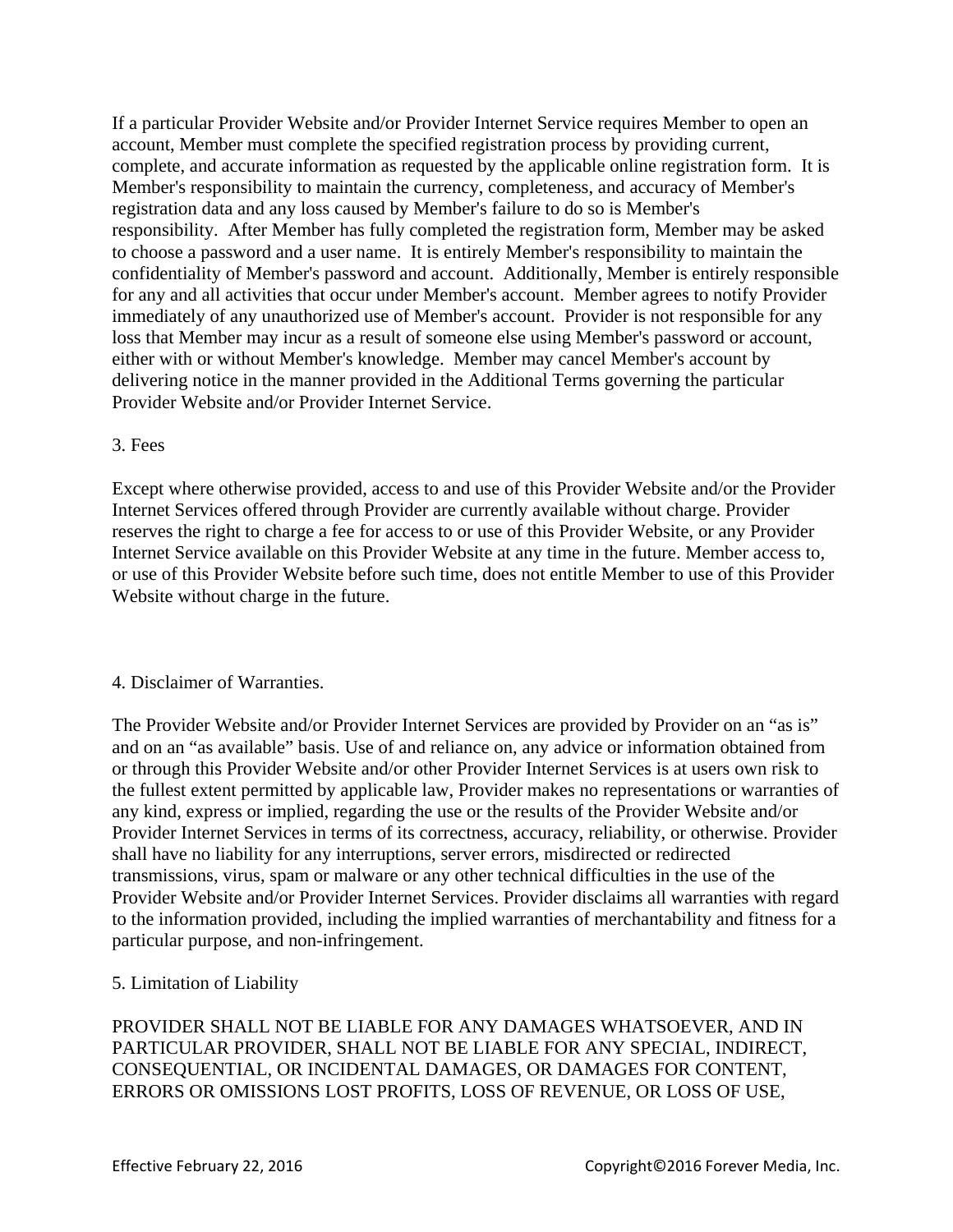# ARISING OUT OF OR RELATED TO THE PROVIDER WEBSITE OR PROVIDER INTERNET SERVICES OR THE INFORMATION CONTAINED IN THEM, WHETHER SUCH DAMAGES ARISE IN CONTRACT, NEGLIGENCE, TORT, UNDER STATUTE, IN EQUITY, AT LAW, OR OTHERWISE, EVEN IF PROVIDER HAS BEEN ADVISED OF THE POSSIBILITY OF SUCH DAMAGES.

### 6. Indemnification

Member and Participating Parties agrees to indemnify, defend and hold Provider, their parents, subsidiaries, affiliates, owners, members, officers, agents and employees, harmless from any claim or demand, liability, cost or expense including reasonable attorneys' fees and costs, made by any third party due to or arising out of Member's and Participating Parties use of the Service, the violation of this Agreement, or infringement by Member, or other user of the Service using Member's computer, of any intellectual property or any other right of any person or entity.

### 7. Modifications and Interruption to Service

Provider reserves the right to modify or discontinue the Service with or without notice to the Member. Provider shall not be liable to anyone should Provider exercise its right to modify or discontinue the Service. All users acknowledges and accepts that Provider does not guarantee continuous, uninterrupted or secure access to Provider's Website and/or Provider Internet Services and operation may be interfered with or adversely affected by numerous factors or circumstances outside of our control.

8. Third Party internet Services, Third-Party Sites, Third Party Merchants and Vendors ("Collectively Participating Parties")

Our Provider Website and/or Provider Internet Services may include links to other sites on the Internet that are owned and operated by Participating Parties. Provider does not monitor or control the Participating Parties and makes no representations or warranties in regard to any of the linked, merchant, or Participating Parties sites. Member at all times agrees that any access to a Participating Parties site is at their own risk. Member acknowledges that Provider is not responsible for the availability of, or the content located on or through, any Participating Parties site. Member should contact the site administrator or webmaster for those Participating Parties sites if Member has any concerns regarding such links or the content located on such sites. Member's use of those Participating Parties sites is subject to the terms of use and privacy policies of each site, and we are not responsible therein. Provider encourages all Members to review said privacy policies of Participating Parties sites. This Provider Website and/or other Provider Internet Services may enable Member to order and receive products, information and services from Participating Parties that are not owned or operated by Provider. The purchase, payment, warranty, guarantee, delivery, maintenance, and all other matters concerning the merchandise, services or information, opinion or advice ordered or received from such businesses are solely between Member and such businesses. Provider does not endorse, warrant, or guarantee such products, information, or services, and is not liable for the accuracy, completeness, or usefulness of such information or the quality of availability of such products or services. Provider will not be a party to or in any way responsible for monitoring any transaction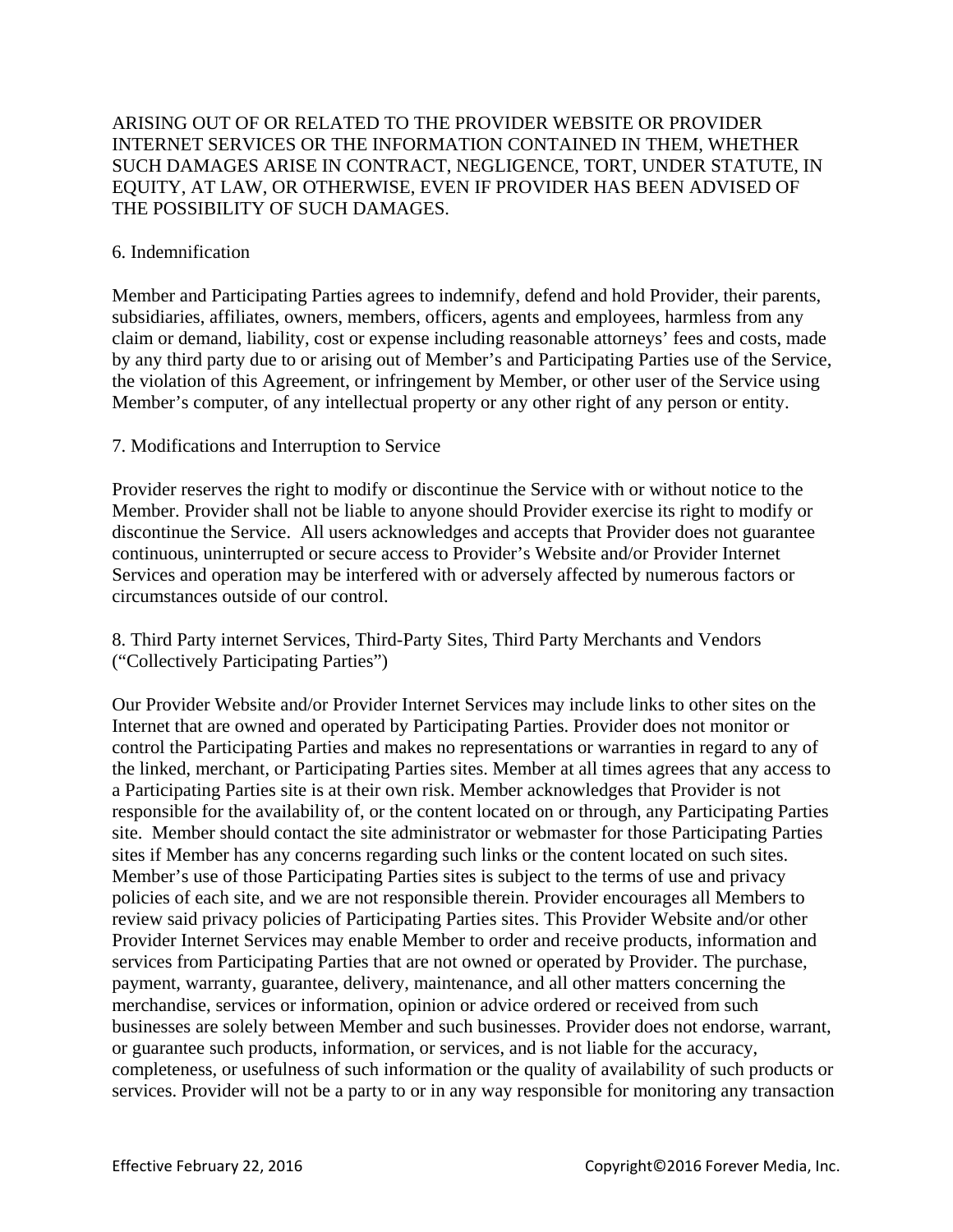between Member and Participating Parties providers of such products, services, or information, or for ensuring the confidentiality of Member credit card information. Any separate charges or obligations Member incurs in Member dealings with these Participating Parties are Member's responsibility and are not part of the fee, if any, charged for the Provider Website and/or Provider Internet Service.

## 9. Disclaimer Regarding Accuracy of Participating Parties Information.

Product specifications and other information have either been provided by Participating Parties or collected from publicly available sources. While Provider makes every effort to ensure that the information on the Provider Website or Provider Internet Service is accurate, Provider makes no representations or warranties as to the accuracy or reliability of any information provided on this Provider Website and/or Provider Internet Services.

Provider makes no warranties or representations whatsoever with regard to any product provided or offered by any Participating Parties, and Member acknowledges that any reliance on representations and warranties provided by any Participating Parties shall be at Member's own risk. All Participating Parties providers and participating vendors shall hold harmless Providers and Providers Website and/or Providers of Internet Services from any claims of any kind whatsoever related to Participating Parties utilization of Provider, Providers Website's and/or Providers of Internet Services.

## 10. Content, Monitoring and Modification/Termination by Provider

Provider has the right, but not the obligation at Provider's sole discretion, to monitor and review the content on the Provider Website and/or Provider Internet Services and Member accounts to determine compliance with the conditions of use and operating rules established by Provider Website and/or Provider Internet Services, to satisfy any law, regulation or authorized government request, or for other reasonable purposes. If Provider Website and/or Provider Internet Services become aware of any use of the Provider Website and/or Provider Internet Services which may be considered inappropriate, it will respond accordingly, which response may include, but is not limited to, sharing the name and contact information of Members with law enforcement agencies. Member assumes all risk and liability with respect to use of the Provider Website and/or Provider Internet Services, including Member's continued compliance with the this Agreement. By using the Provider Website and/or Provider Internet Services, Member irrevocably grants Provider Website and/or Provider Internet Services and their assigns a non-exclusive, perpetual, irrevocable, royalty-free license to: (i) copy, display, distribute, publish, and create derivative works from, communicate to the public, perform and display the Content (in whole or in part) worldwide and/or to incorporate in other works in any form, media or technology now known or later developed, solely in connection with fulfilling its obligations in this Agreement, and (ii) to use and disclose the Content in aggregated form, including, but not limited to, analysis and extrapolation of the Content and the demographic trends resulting therefrom for marketing and other geo-targeting purposes; provided, however, that such use shall not personally identify Member.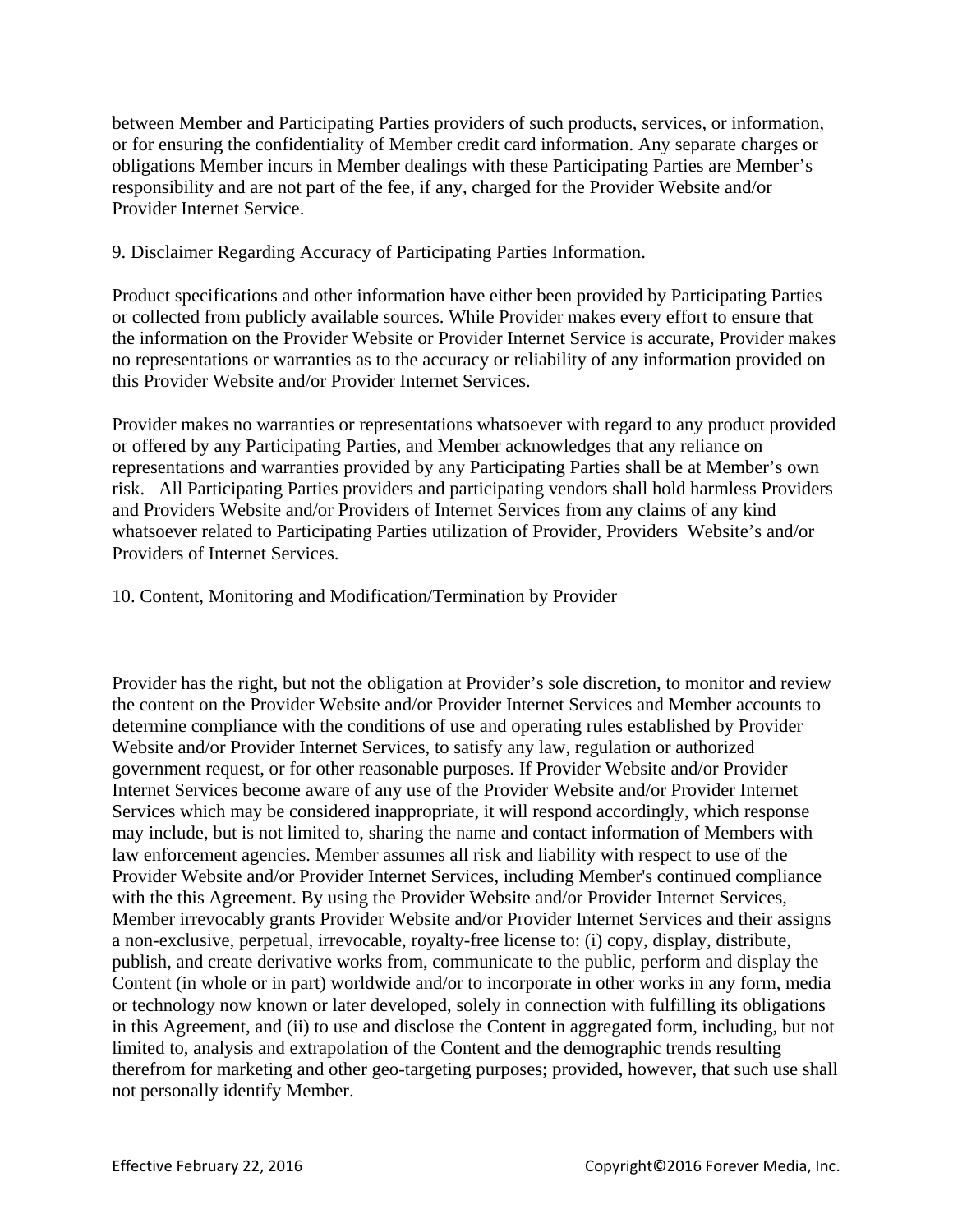Provider reserves the right, in its sole discretion, to modify, suspend, or terminate this Provider Website and/or any portion thereof, including any Provider Internet Services, and/or Member account, password, or use of any Provider Internet Services, or any portion thereof, at any time for any reason with or without notice to Member.

Termination of Member account for a Provider Website and/or Provider Internet Services removes Member authorization to use the Provider Website and/or Provider Internet Services. In the event of termination, Member will still be bound by Member's obligations under this Agreement and any additional terms, including the warranties made by Member, and by the disclaimers and limitations of liability. Additionally, Provider shall not be liable to Member or any Participating Parties for any termination of Member access to a Provider Internet Service.

# 11. Interactive, Subscription, and or Premium Services

This Provider Website may offer certain Provider Internet Services having interactive, subscriber or Premium service components such as newsletters, bulletin boards, chat rooms and forums, for free or for additional charge which shall also be covered by the terms and conditions herein, or at providers sole discretion under their respective or collective Additional Terms or additional Terms of Use statements put forth by Provider and made a part hereof.

## 12. Contests/Sweepstakes

Additional Terms apply to all contests or sweepstakes conducted by this Provider, these Additional Terms can include qualification, exclusion, conduct, post contest or sweepstake participation. Refer to this site's or Provider's other specific and general internet and/or specific and/or general non-internet contest or sweepstakes Additional Terms. In the event of an irreconcilable inconsistency between the Additional Terms and this Agreement, the Additional Terms shall control. Member acknowledges that all contesting broadcast on the audio stream of Provider is time shifted, delayed, and is different/modified from that of Providers terrestrial broadcast. Member shall hold Provider and Providers Website harmless from any and all claims related to time shifted, delayed or modified stream concerning contesting or other otherwise.

# 13. Adult Content/COPPA

Some parts of this Provider Website and/or Provider Internet Service may contain content interpreted to be intended for people who are at least 18 years old. By viewing this adult content, Member is representing that Member is at least 18 years old and that the content is acceptable to Member. Filtering software is commercially available which can be used to exclude content that is not acceptable to Member. This software may prevent the display of all or portions of the Provider Website content.

Providers Website and/or Provider Internet Services do not knowingly collect, use or disclose personally identifiable information from anyone under 13 years of age. If we determine upon collection that a user is under this age, we will not use or maintain his/her Personal Information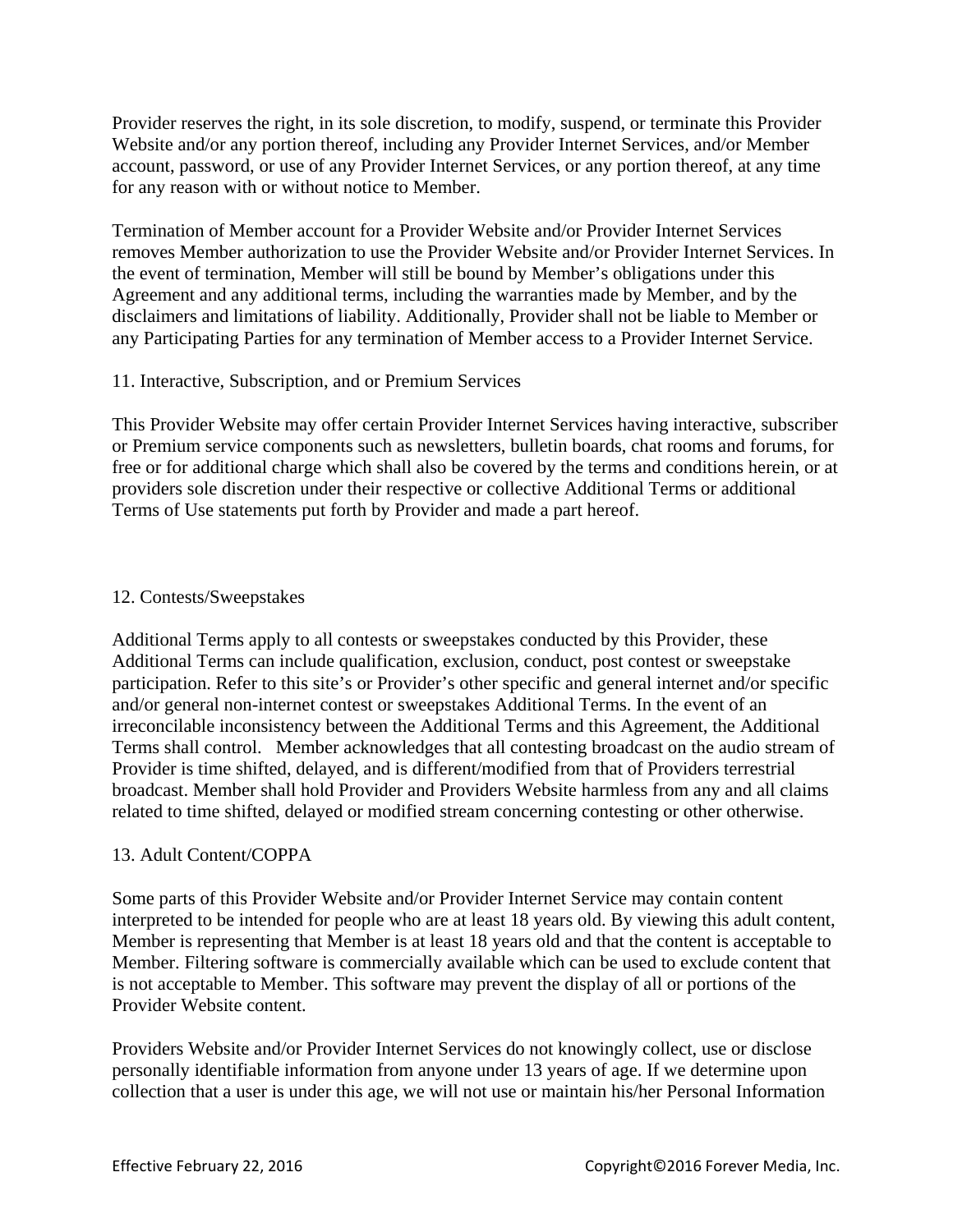without the parent/guardian's consent. If we become aware that we have unknowingly collected personally identifiable information from a child under the age of 13, we will make reasonable efforts to delete such information from our records. Please refer to our Children's Online Privacy Protection Act ("COPPA) link contained in Providers Website and/or Provider Internet Services.

# 14. Governing Law

Providers Website and/or Provider Internet Services are originated, operated and provided in the Commonwealth of Pennsylvania. As such, Provider is subject to its laws, and such laws will govern this Agreement, without giving effect to any choice of law rules. Provider makes no representation that our Provider Website or Provider Internet Services or other services are appropriate, legal or available for use in other locations. Accordingly, if Member chooses to access Provider Website and/or other Provider Internet Services Member agree to do so subject to the internal laws of the Commonwealth of Pennsylvania.

# 15. Compliance with Laws.

Member assumes all knowledge of applicable law and is responsible for compliance with any such laws. Member may not use the Service in any way that violates applicable state, federal, or international laws, regulations or other government requirements. Member further agrees not to transmit any material that encourages conduct that could constitute a criminal offense, give rise to civil liability or otherwise violate any applicable local, state, national, or international law or regulation. MEMBER MAY NOT USE OR ACCESS ANY PROVIDER WEBSITE AND/OR PROVIDER INTERNET SERVICE FOR ANY PURPOSE THAT IS UNLAWFUL OR PROHIBITED BY THIS AGREEMENT AND/OR ANY APPLICABLE ADDITIONAL TERMS. MEMBER ACCESS TO ANY PROVIDER WEBSITE AND/OR PROVIDER INTERNET SERVICE MAY BE TERMINATED IMMEDIATELY IN PROVIDER'S SOLE DISCRETION, WITH OR WITHOUT NOTICE, IF MEMBER FAILs TO COMPLY WITH ANY PROVISIONS OF THIS AGREEMENT AND OR ADDITIONAL TERMS, OR FOR ANY OTHER REASON, OR NO REASON

## 16. Copyright and Trademark Information

All content included or available on this site, including site design, text, graphics, interfaces, and the selection and arrangements thereof is the property of Provider and/or third parties protected by intellectual property rights. Any use of materials on the Provider Website and/or Provider internet Service, including reproduction, modification, distribution, or replication, any form of data extraction or data mining, or other commercial exploitation of any kind, without express prior written permission of the President of Provider is strictly prohibited. Member agrees that they will not use any robot, spider, or other automatic device, or manual process to monitor or copy Provider web pages or the content contained therein without express prior written permission of the President of Provider.

All content demarcated with a trademark or trade name, dba, aka, etc. ("Proprietary Marks") are either Proprietary Marks of Provider or vendors or other respective Proprietary Marks owners ("Vendors") of the Provider. Such Provider or Vendor Proprietary Marks may not be used in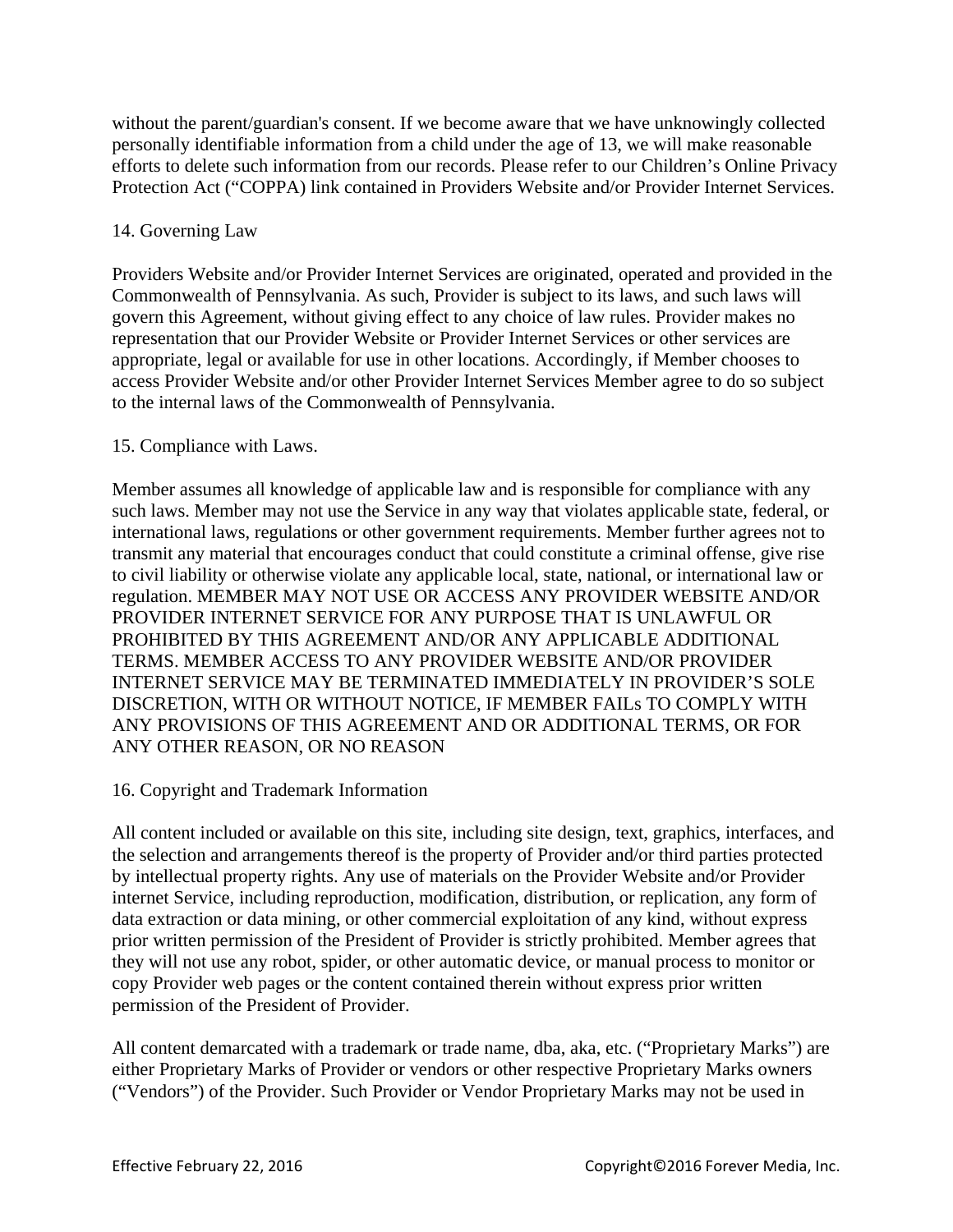connection with any product or service that is not provided by Provider and/or its Vendors, in any manner that is likely to cause confusion among Members, customers, or in any manner that disparages or discredits Provider and/or its Vendors. Vendor Proprietary Marks are those of their respective owners, and constitute neither an endorsement nor a recommendation of those Vendors or other respective owners. In addition, such use of Proprietary Marks or links to the web sites of Vendors is not intended to imply, directly or indirectly, that those Vendors endorse or have any affiliation with nor are they endorser by, Provider.

## 17. Botnets

Provider retains the right, at Provider's sole discretion, to terminate any accounts involved with botnets and related activities. If any hostnames are used as command and control points for botnets, Provider reserves the right to direct the involved hostnames to a honeypot, loopback address, logging facility, or any other destination at our discretion.

### 18. Member Code of Conduct

In accessing and using Providers Website and/or Provider Internet Services Member agrees and acknowledges that they will not:

- Make any posting that infringes or violates any intellectual property or other right of any entity or person, including, without limitation, copyrights, patents, trademarks, laws governing trade secrets, rights to privacy, or publicity, or make or deliver any posting that Member does not have a right to make available under law or other contractual or fiduciary relationships.
- Make or post any unsolicited advertisement, promotional materials, junk email, bulk email, spam phishing schemes, chain letters, surveys or contests, or solicit participation in any pyramid schemes.
- Make any unlawful postings or provide links to or through this Providers Website and/or Provider Internet Services, which advocate illegal activity, and/or containing material that could be considered harmful, obscene, pornographic, indecent, lewd, violent, abusive, profane, insulting, threatening, harassing, hateful or, otherwise objectionable, or any postings containing material that harasses, victimizes, degrades, or intimidates an individual or group of individuals on the basis of religion, race, ethnicity, sexual orientation, gender, age, or disability, or make or provide links to, any postings containing defamatory, false or libelous material.
- Impersonate, disguise, manipulate or forge the identity of another person or entity or falsely state or otherwise misrepresent the origin of the posting or the Member's affiliation with a person or entity, or adopt a false identity if the purpose of doing so is to mislead, deceive, or defraud another.
- Harvest or otherwise collect information about others, or maker any posting containing personal information, such as phone numbers, social security numbers, account numbers, addresses or other identifying information.
- Use Providers Website and/or Provider Internet Services in any manner which could damage, disable, overburden, or impair or otherwise interfere with the use of Providers Website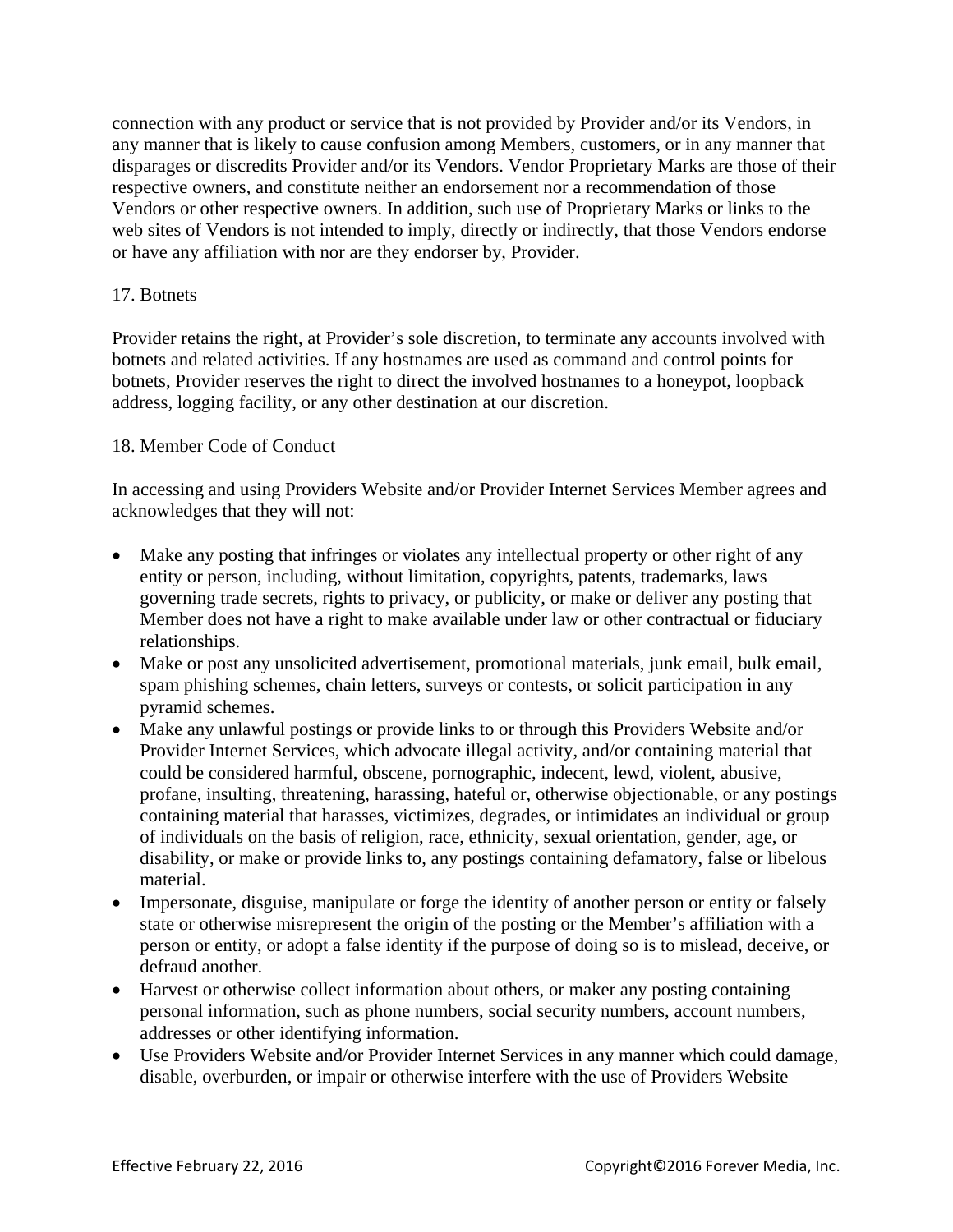and/or Provider Internet Services or other Members' devices, or cause damage, disruption or limit the functioning of any software, hardware, or telecommunications equipment.

 Attempt to gain unauthorized access to Providers Website and/or Provider Internet Services, any related website, other accounts, computer system, or networks connected to this Providers Website and/or Provider Internet Services, through hacking, password mining, or any other means.

## 19. Other Terms

If any provision of this Terms of Use Agreement shall be unlawful, void or unenforceable for any reason, the other provisions (and any partially-enforceable provision) shall not be affected thereby and shall remain valid and enforceable to the maximum possible extent. Member agrees that this Agreement and any other agreements referenced herein may be assigned by Provider, in our sole discretion, to a third party in the event of a merger or acquisition. This Agreement shall apply in addition to, and shall not be superseded by, any other written agreement between us in relation to Member participation as a Member. Member agrees that by accepting this Agreement, Member is consenting to the use and disclosure of their personally identifiable information and other practices described in Providers Privacy Policy Statement below.

## 20. PRIVACY STATEMENT OF PROVIDER.

## A. Acknowledgement and Acceptance of Terms

Provider is committed to protecting Member privacy. This Privacy Statement sets forth Provider's current privacy practices with regard to the information Provider collects when Member or Member's Member Device interacts with our Provider Website and/or Provider Internet Services. By accessing the Provider Website and/or Provider Internet Services Member acknowledges and fully understands this Privacy Statement and freely consents to the information collection and use practices described in this Privacy Statement.

## B. Participating Parties Policies

Related services and offerings with links from the Provider Website and/or Provider Internet Service, including Participating Parties sites, may have their own privacy statements that can be viewed by clicking on the corresponding links within each respective website. Participating Parties and others who participate in our Provider Website and/or Provider Internet Services are encouraged to participate in industry privacy initiatives and to take a responsible attitude towards consumer privacy. However, since Provider does not have direct control over the policies or practices of Participating Parties s and other third parties, Provider is not responsible for the privacy practices or contents of those sites. Provider recommends and encourages that Member always review the privacy policies of all Participating Parties and other third parties before Member provides any personal information or completes any transaction with such parties.

#### C. Information Provider Collects and How Provider Uses It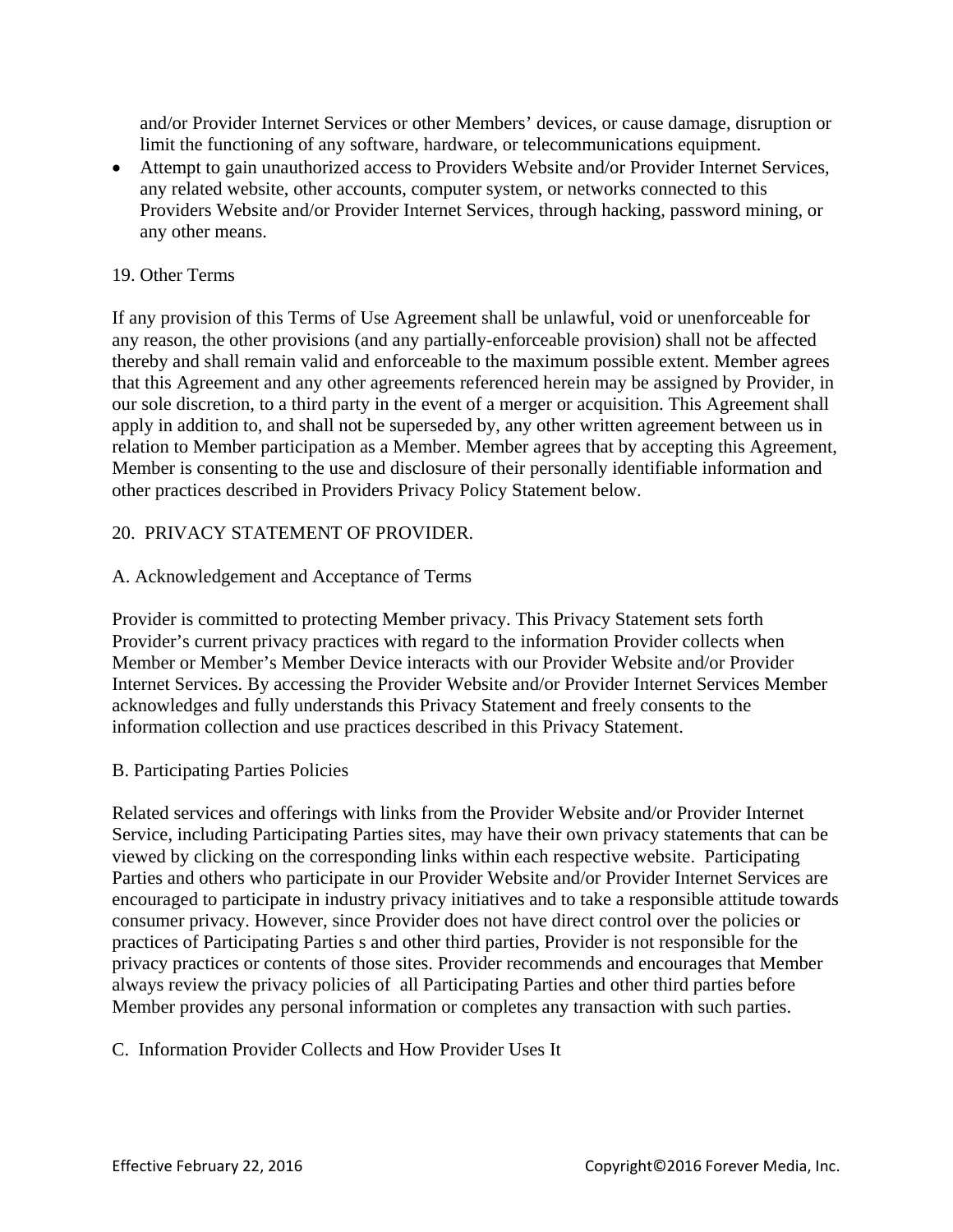As set forth below in this subsection, Provider collects both Personally Identifiable and Non-Personally Identifiable information, from and about its Members three ways: directly from Provider Web Server logs, the Member, and with Cookies.

Personally Identifiable Information

Online privacy concerns focus on the protection of "personally identifiable" information which an individual or customer reasonable expects to be kept private. As the term suggests, "personally identifiable" information is information that can be associated with a specific individual or entity.

The only personally identifiable information Provider collects about individual Members through Member Devices is information supplied voluntarily by the Member. Members interacting with our Provider Website and/or Provider Internet Services may provide Provider with name, address, telephone number, e-mail address, domain name or URL or other personally identifiable information that Provider may use for its own business purposes. Provider will collect and use this information for the ability to provide and change service, to anticipate and resolve problems with your service, for billing purposes, or to create or inform you of products and services that better meet our Member needs.

# Non-Personally Identifiable Information

Provider Website and/or Provider Internet Services does collect some non-personally identifiable generic information about our Members as a means of measuring the effectiveness of our Provider Website and/or Provider Internet Services. Provider identifies certain Member information in the normal course of operation, but such information does not reveal a Member's personal identity. We collect this information only in the aggregate and use it to evaluate and improve our Provider Website and/or Provider Internet Services. The following are examples of non-personally identifiable generic information:

- IP Addresses: An IP address is a number that is assigned to a Member's Device whenever that Member is using the World Wide Web. Provider Website and/or Provider Internet Services servers must be able to identify individual computers by their IP address. Provider Website and/or Provider Internet Services collects IP addresses for the purposes of system administration security and to report aggregate usage information. Provider Website and/or Provider Internet Services do not link IP addresses to any personally identifiable information.
- Member Device settings: Settings, technical and other information from your Member Device, such as your operating system, browser version, connectivity, various communication parameters and other information related to the operation and interaction of Provider Website and/or Provider Internet Services may be collected by Provider. Except as otherwise provided in this policy, Provider will use such information solely in order to provide technically appropriate formatting of information provided by Provider Website and/or Provider Internet Services. The collection of this information will not include any personally identifiable information about any individual Member.
- a. Web Server Logs.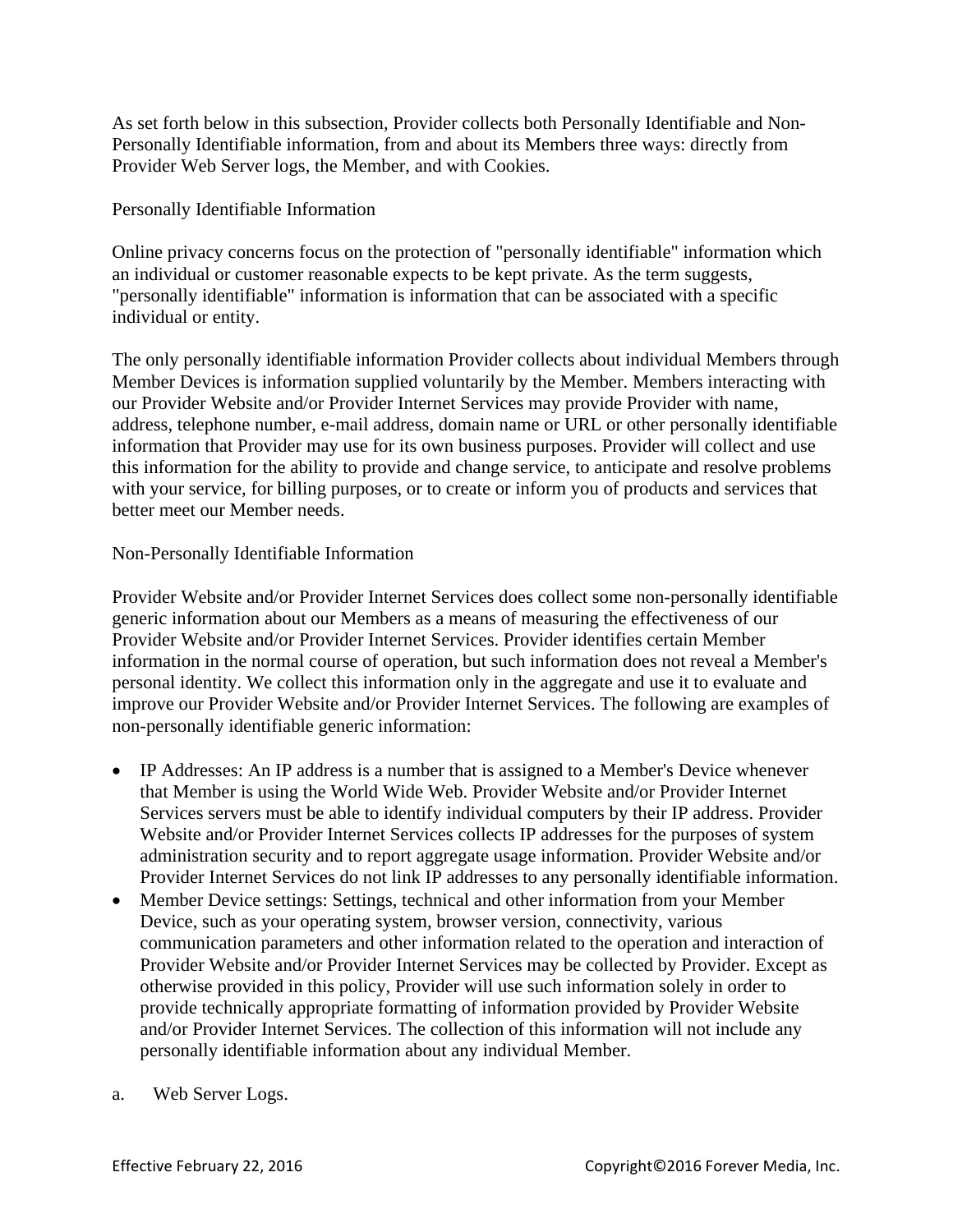When Members visit the Provider Website and/or Provider Internet Service, Provider may track information to administer the Provider Website and/or Provider Internet Services and analyze the usage. Some examples of information which may be tracked include:

- Member Internet protocol address.
- The kind of browser or computer Member uses.
- Number of links Member click within the site.
- State or country from which Member accessed the site.
- Date and time of Member visit.
- Name of Member Internet service provider.
- Web page Member linked to our site from.
- Pages Member viewed on the site.
- b. Use of Cookies

Provider may use cookies to personalize or enhance Member's user experience. A cookie is a small text file that is placed on Member's hard disk by a Web page server. Cookies cannot be used to run programs or deliver viruses to Member's computer. Cookies are uniquely assigned to Member, and can only be read by a Web Server in the domain that issued the cookie to Member.

One of the primary purposes of cookies is to provide a convenience feature to save Member time. For example, if Member personalizes a web page, or navigates within a site, a cookie helps the site to recall Member specific information on subsequent visits. Hence, this simplifies the process of delivering relevant content and eases site navigation by providing and saving Member preferences and login information as well as providing personalized functionality.

Provider reserves the right to share aggregated site statistics with partner companies and Participating Parties, but does not allow other companies to place cookies on our Provider Website unless there is a temporary, overriding customer value (such as merging into Provider Website a site that relies on third-party cookies).

Members have the ability to accept or decline cookies. Most Web browsers automatically accept cookies, but Member can usually modify Member's browser setting to decline cookies. If Member rejects cookies by changing Member's browser settings then be aware that this may disable some of the functionality on our Provider Website.

c. Personal Information Users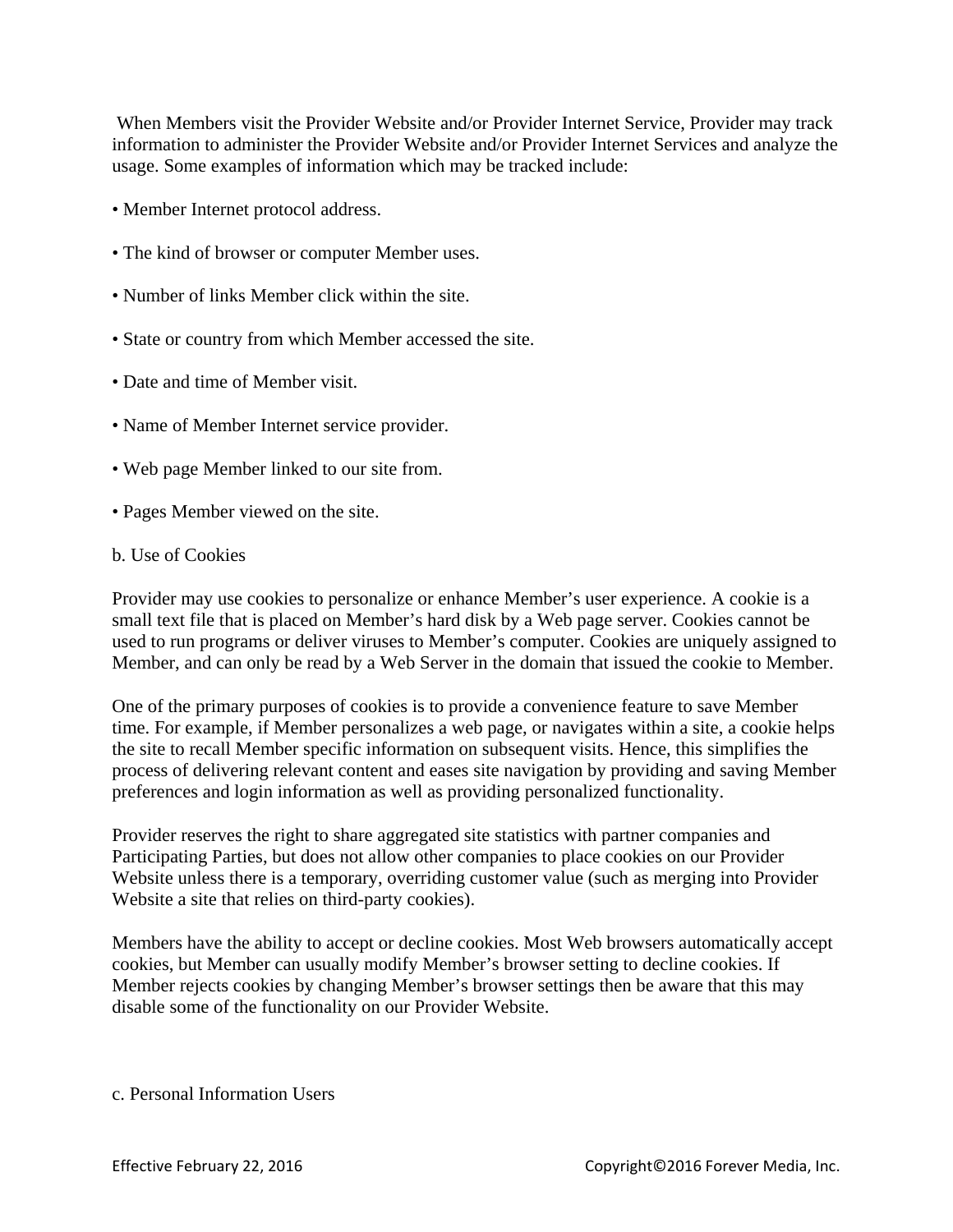Visitors to Provider's Website and/or Provider Internet Service may have the ability to register to purchase services. When Member registers, Provider will request some personal information such as name, address, email, telephone number or facsimile number, account number and other relevant information. If Member is purchasing a service, Provider will request financial information. Any financial information collected is used only to bill Member for the services Member purchased. If Member purchases by credit card, this information may be forwarded to Member's credit card provider. For other types of registrations, we will ask for the relevant information. Member may also be asked to disclose personal information to us so that Provider can provide assistance and information to Member. For example, such data may be warranted in order to provide online technical support and troubleshooting.

Provider will not disclose personally identifiable information collected from Members to third parties without Member permission except to the extent necessary including:

- To fulfill Member service requests for services.
- To protect Provider from liability,
- To respond to legal process or comply with law, or
- In connection with a merger, acquisition, or liquidation of Provider.
- D. Use of Web Beacons or GIF Files

Provider's Website and/or provider Internet Services may contain electronic images known as web beacons – sometimes also called single-pixel gifs – that allow Provider to count Members who have visited those pages and to deliver co-branded services. Provider may include web beacons in promotional e-mail messages or newsletters in order to determine whether messages have been opened and acted upon.

Some of these web beacons may be placed by Participating Parties or other third party service providers to help determine the effectiveness of our advertising campaigns or email communications. These web beacons may be used by these Participating Parties or other third party service providers to place a persistent cookie on Member's computer. This allows the Participating Parties or other third party service provider to recognize Member's computer each time Member visits certain pages or emails and compile anonymous information in relation to those page views, which in turn enables Provider and our Participating Parties or other third party service providers to learn which advertisements and emails bring Member to Provider's Web Site and/or Provider's Internet Services and how Member uses the site. Provider prohibits web beacons from being used to collect or access Member's personal information.

#### E. Changes To This Statement